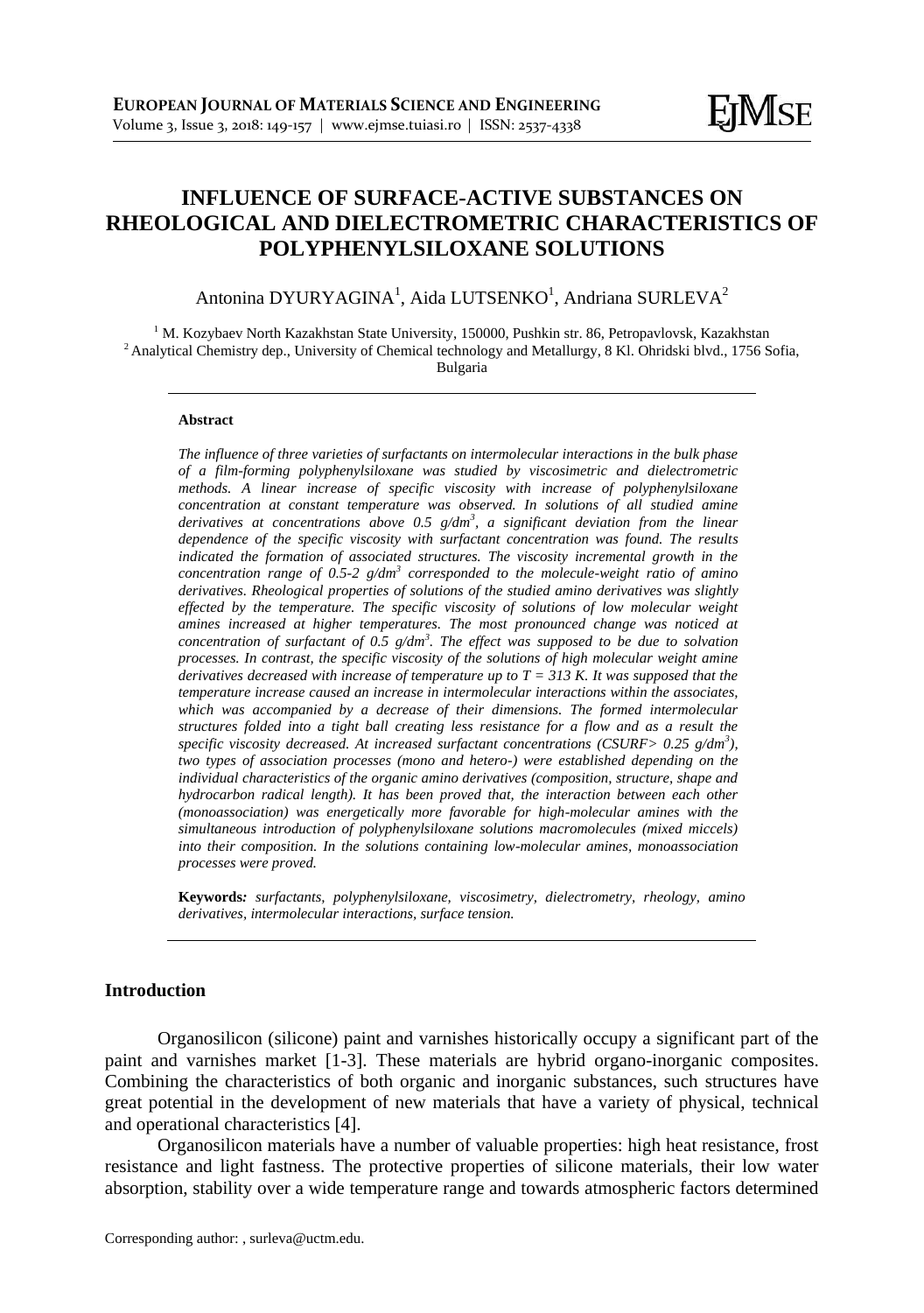their wide application as protective, thermo-regulating, electro-insulating coatings with a long heat resistance from 200 to 700 °C. Materials based on polysilanes with high thermal stability and water resistance were studied [5]. The properties of organosilicon varnishes and the possibilities of using paint-and-lacquer materials based on polysilanes as primers have also been discussed.

Like any polymer material of other classes, the properties of silicone coatings, depended on a number of factors: chemical growth and the structure of polymers, the presence of modifying additives, the technological and the drying regime, the quality of preparation of the painted surface.

One of the effective ways to improve the quality of paint and varnishes is to introduce surfactants into their composition [6-8]. It was demonstrated that the introduction of surfactants in paint and varnishes changed not only the dispersability of the pigments and fillers included in them, but also the nature of the adsorption and intermolecular interactions in the system. According to the molecular (adsorptive) theory of polymer adhesion, the adsorption and intermolecular interactions, which were manifested in the establishment of the molecular contact of macrochains with the active centers of the substrate and the following formation of adhesion bonds, depended largely on the polarity and flexibility of the polymer chains [9].

The aim of this work is to study the effect of various surfactants on intermolecular interactions in silicone paint and varnishes.

### **Experimental**

Silicone film-forming (polyphenylsiloxane varnish - PPS), toluene solvent (State Standard 14710-78) and three varieties of amine-based surfactants of different molecule-weight composition (Table 1) were used.

A viscosimetric method was used to assess the nature and regularities of the structure of amino derivatives and polyphenylsiloxane in toluene solutions. The dynamic viscosity of the prepared solutions was measured with a capillary viscousimeter VPZH-1 ( $d = 0.56$  mm) in the thermostatic mode [10-11].

| Amino<br>derivatives | Chemical formula                                                                                        | Amine number, mg $HC1/g$ | Weight-average<br>molecular weight, a.m.u. | <b>Brief</b><br>Description                                      |
|----------------------|---------------------------------------------------------------------------------------------------------|--------------------------|--------------------------------------------|------------------------------------------------------------------|
| AS                   | $R'-NH2$ and $R'-NH-R$ ", where R 'is n-<br>butyl, R" is 2-ethyl-2-hexynyl, (at the<br>ratio of $1:3$ ) | 30                       | 250                                        | mixture of<br>primary and<br>secondary<br>amines                 |
| TELAZ                | $(-CH2-CH(NH2))n$                                                                                       | 32                       | 2121                                       | condensation<br>product of<br>vegetable<br>oils with<br>diamines |
| PEPA (brand<br>B)    | $(-C_2H_4-NH-C_2H_4-NH)$ <sub>n</sub>                                                                   | 31                       | 4950                                       | high-<br>molecular<br>amine<br>mixture                           |

A low-frequency dielectrometry has been successfully applied to detect the physical grid of intermolecular bonds in the process of its formation [12-14]. Orientation polarization, as well as deformation, was recorded for the periods of charge and discharge of the capacitance sensor by a stable current in the frequency range of 1-10 kHz. The experimental values of the dielectric capacitance ( $\varepsilon'$ ) and the dielectric loss tangent (tan  $\delta$ ) were used to find the dipole-segment loss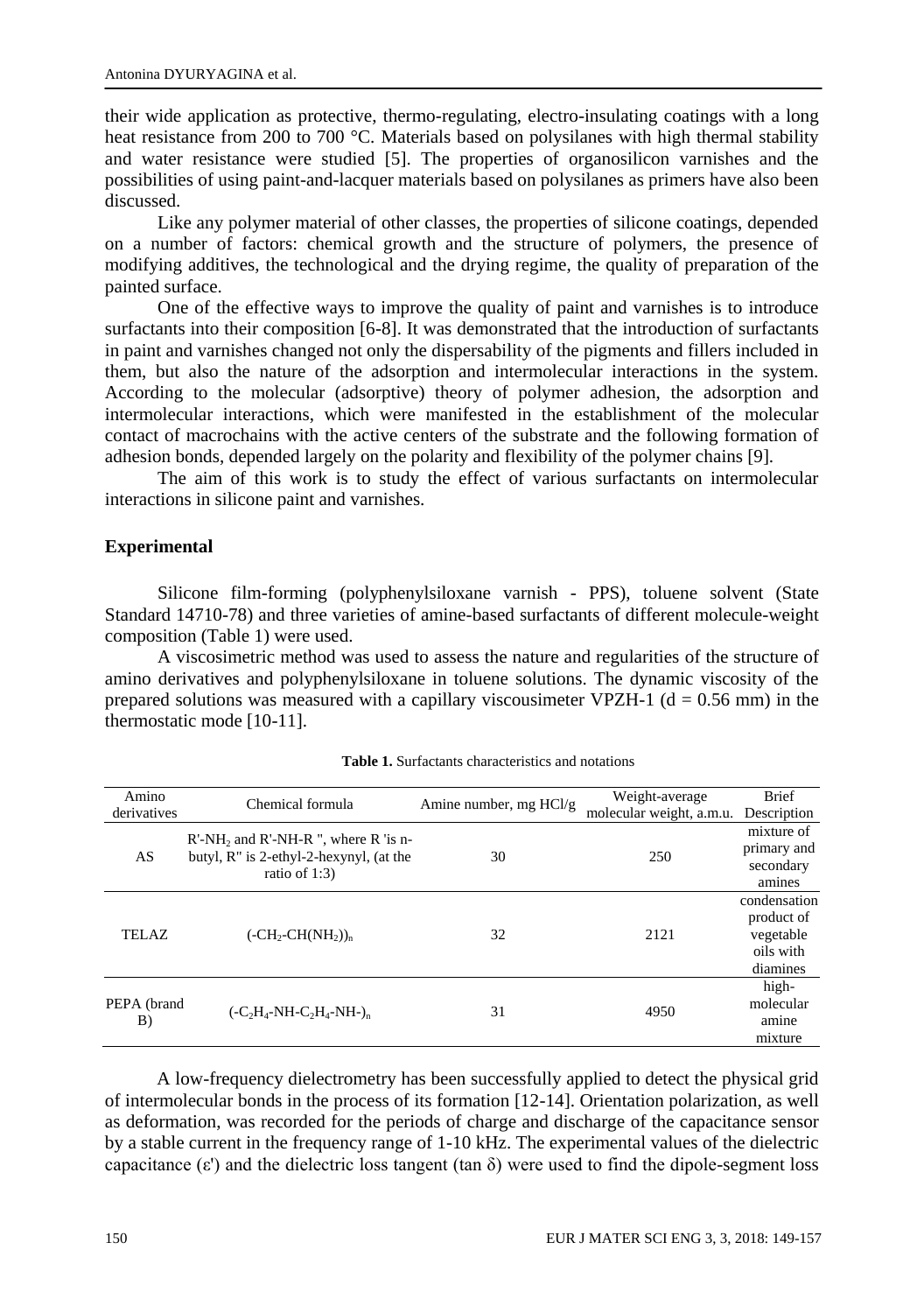coefficient  $\varepsilon$ " ( $\varepsilon$ " = έ × tg δ) [9], which usually increases with polarity increase and molecular mobility of the polymers.

The volume-surface properties of individual solutions (toluene-additive, toluenepolyphenylsiloxane) and solutions of mixed composition (toluene-polyphenylsiloxane-additive) were studied by varying the content of amines and polyphenylsiloxane  $(0-2)$  g/dm<sup>3</sup>) and at temperatures of 295 and 313. The surface tension was determined by the method of the greatest pressure of air bubbles using Rehbinder device [10].

#### **Results and discussions**

## *Study on the characteristics of solutions of PPS and surfactants effect of the concentration*

Figure 1 shows the results from rheological studies of individual solutions of PPS, AS, TELAZ and PEPA at 295 and 313 K. As can be seen from the Figure, at both studied temperatures the specific viscosity of polyphenylsiloxane solutions (Fig. 1a) showed linear increase with increase of the concentration. These results indicated weak intermolecular interactions in polyphenylsiloxane solutions. The observed effect corresponded well to the literature data [15]. The latter was connected with the specific structure of polyphenylsiloxane macromolecules where the inorganic chain of silicon and oxygen atoms was surrounded by aryl radicals. The possible explanation could be found in the fact that in amino derivatives containing secondary or ternary amino groups, as well as primary amino groups located at the end of the polymer chains, the dependence of specific viscosity on the concentration had totally different nature and reflected their susceptibility for association processes (Fig. 1b). A significant deviation from the linear dependence of  $\eta sp = f(C)$  in solutions of all studied amino derivatives at concentrations above  $0.5 \text{ g/cm}^3$  was observed. The formation of associated structures in these solutions could be supposed. The further increase of amino derivatives concentration resulted in more pronounced association effects. The increase of viscosity in the concentration range of 0.5-2  $g/dm<sup>3</sup>$  corresponded to the molecular weight ratio of amino derivatives. The viscosity increased in the following order: PEPA> TELAZ> АS.



**Fig. 1.** Dependence of the specific viscosity on the concentration of polyphenylsiloxane (a) and amino derivatives (b): 1 and  $1'$  - PPS; 2 and  $2'$  - PEPA, 3 and  $3'$  - TELAZ; 4 and 4'-AS at 298 K (solid line) and 313 K (dashed line)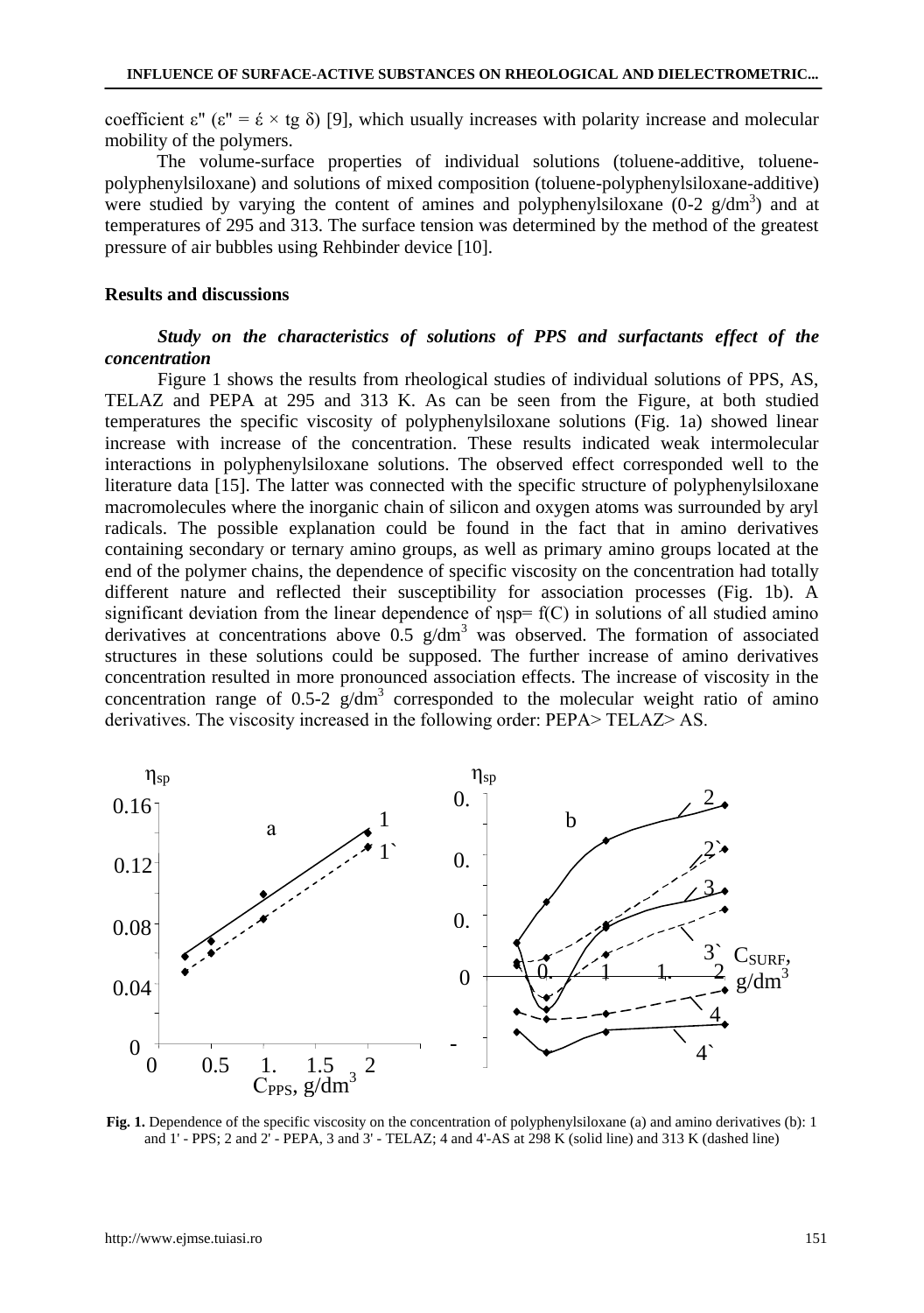The observed changes in the specific viscosity agreed with the results obtained from a study of the surface tension at the interface solution/air. The obtained surface tension isotherms (ζ) are presented on Figure 2. As can be seen from the Figure, the concentration dependence of surface activity of amino derivatives showed extreme and the curves differed in intensity and width according to the type of amine derivative. The effects were related with the intermolecular associates formation positions and the localization degree of active functional groups.



**Fig. 2.** Isotherms of surface tension at the interface solution/air of individual solutions of: 1, 1` - PEPA; 2, 2` - TELAZ; 3, 3` - AS, 4 - PPS at 298 К (solid line) and 313 К (dashed line)

Based on the obtained surface tension isotherms (T=298K) in the concentration range where association effects were practically not manifested, it could be concluded that in the amino derivatives solutions existed unbound diphilic molecules and their concentration in the surface layer increased. The assumption was confirmed by a decrease in the surface tension values. Two concentration sections on the obtained isotherms can be distinguished, which allow to distinguish between the activity of low-molecular and higher-molecular types of aminoderivatives. In solutions with C $\leq$ 0.25 g/dm<sup>3</sup>, PEPA and TELAZ showed the highest surface activity. However, the surface-active properties of AS (a lower molecular mass amine) were enhanced in more concentrated solutions. The maximum depression of surface tension ( $\Delta \sigma = 1.9$ ) mJ/m<sup>2</sup>) was recorded in AS solutions at a concentration of 0.5 g/dm<sup>3</sup>. As the concentration further increases  $(C>0.5g/dm^3)$  the structure formation processes was accompanied by the spontaneous decrease in the unbound (free) molecules of the amino derivatives and the corresponding continuous deterioration of the surface properties (ascending isotherms). At C=2.0 g/dm<sup>3</sup> the surface tension was stabilized in solutions at a level of 28.0 mJ/m<sup>2</sup>, which corresponds to the  $\sigma$  value of the solvent (toluene). Two effects could be supposed: (1) depletion of amino derivatives in the surface layer and (2) complete localization of the functional groups in the internal structure of the intermolecular associates formed in the bulk of the solution.

#### *Effect of the temperature*

It should be noted that the effect of the temperature in the range 295-313 K on the indices  $\eta_{sp}$  and  $\sigma$  depended on the molecular weight of the studied amino derivatives. The specific viscosity of the PEPA and TELAZ solutions decreased with increasing the temperature up to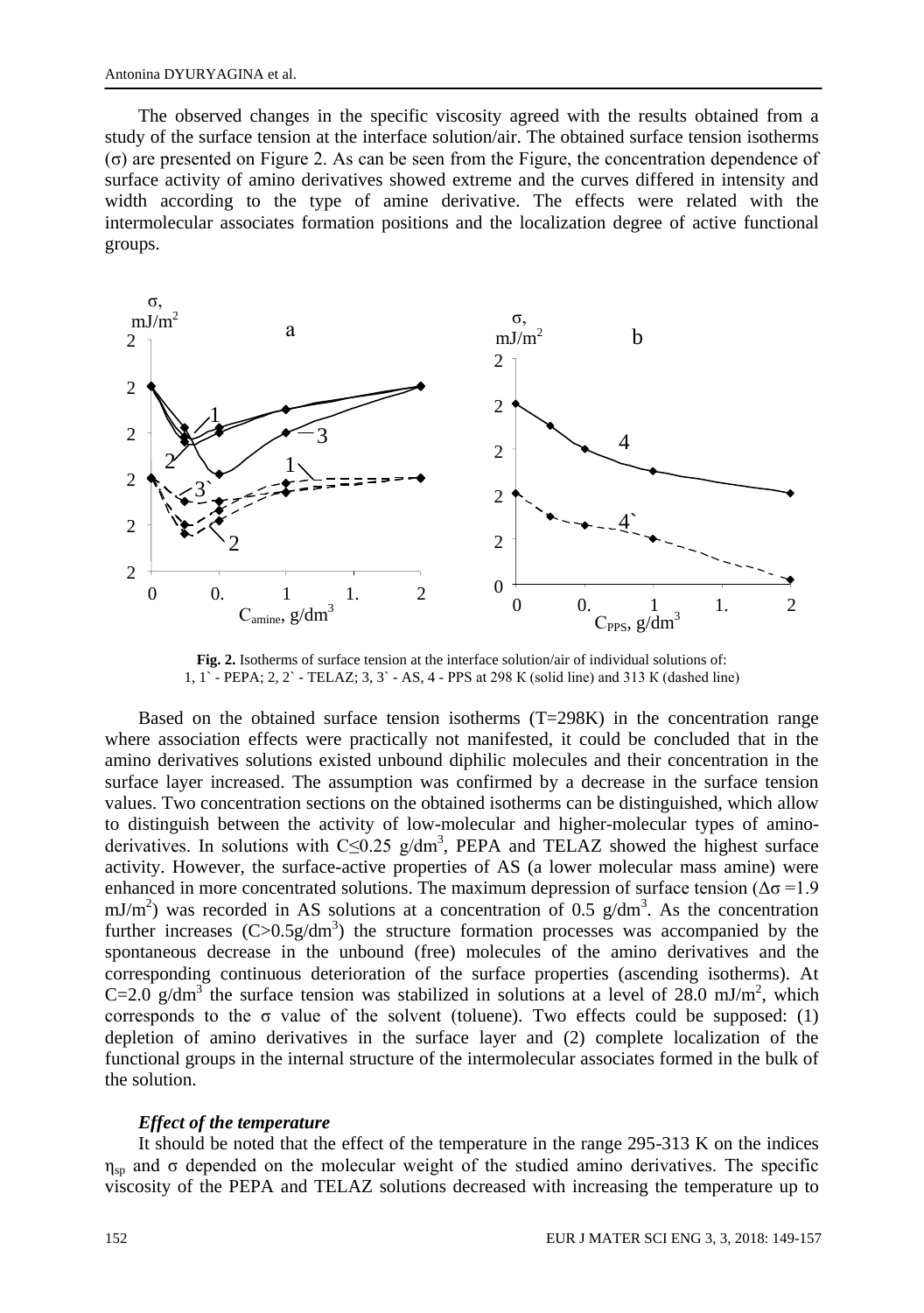T=313K (Fig. 1 b). In contrast the specific viscosity of AS solutions (low-molecular amine variety) increased at higher temperatures. The most pronounced effect was observed at  $C_{AS}=0.5$  $g/dm<sup>3</sup>$  (Fig. 1b). The latter might due to the intensification of solvation of AS. The hypothesis was additionally supported by the observed sharp deterioration of the AS surface activity (Fig. 2a). The values of depression of surface tension  $(\Delta \sigma)$  at 313 K were 2-4 times lower compared to the obtained values at 298 K. At 313 K, the depression of surface tension of AS solution regarding the pure solvent ( $\Delta \sigma$ ) was equal to 0.5 mJ/m<sup>2</sup>. In the same concentration range, the depression of surface tension of PEPA and TELAZ solutions remained at the same level  $(\Delta \sigma = 1.2 \pm 0.2 \text{ mJ/m}^2).$ 

The surface activity deterioration in the first case and the invariance in the second case excluded the release of amines and, consequently, the destruction of intermolecular structures at T=313K. which could be suspected given the natural increase in the associates thermal motion at increased temperatures. At the same time, it is well known that the specific viscosity values that exclude the influence of solvent thermal expansion were affected not only by the number of associates, but also by the steric restrictions they created for the liquid flow [16].

To summarize, in AS solutions, characterized by smaller hydrocarbon radical dimensions, the improved thermodynamic quality of the solvent led to swelling of the associate particles and, thus, to an increase in the specific viscosity. In higher molecular amine solutions, the temperature increase caused an increase in intermolecular interactions within the associates accompanied by a decrease of the size of associate particles. The intermolecular structures folded into a tight ball gave less resistance to the flow. As a result, the specific viscosity of the studied solutions decreased 2.4-2.6 times at 1  $g/dm<sup>3</sup>$  and 1.3-1.4 times - in more concentrated solutions (C = 2  $g/dm^3$ ).

The results from the viscosimetric analysis were confirmed by the change of surface tension of PPS solutions (Fig. 2b). The behavior of PPS solutions followed the traditional form of silicone surfactants isotherms not prone to association processes. From the Figure 2b it could be seen that as the PPS concentration increased up to 2  $\text{g/cm}^3$ ,  $\sigma$  decreases from 28 to 26 mJ/m<sup>2</sup>. The same maximum depression of surface tension  $(2 \text{ mJ/m}^2)$  was observed at increased temperature (T=313K).

### *Study of the characteristics of mixtures of PPS and amine additives*

Specific viscosity and surface tension of solutions containing polyphenylsiloxane at fixed concentration of  $0.5 \text{ g/dm}^3$  and the studied amines varieties at different concentrations ranged from 0.25 to 2.0  $g/dm^3$  were studied at 295 and 313 K. The results are presented in Table 2 and Fig. 3. As a quantitative measure of the processes developed in the bulk and on the interphase boundaries, the calculated values of the indices  $\eta_{\rm sn}$  and  $\sigma$  for an ideal system (in the absence of intermolecular interactions between the mixture components) were used along with their experimental values. In addition, for a comparative evaluation of these processes, the surface tension differential changes ( $\sigma_{exp}$ -  $\sigma_{calc}$ ) and relative change of specific viscosity:  $\gamma = \frac{\eta_{sp,exp}}{\eta_{sp,calc}}$ . were calculated.

**Table 2.** Calculated and experimental values of specific viscosity of PPS  $(0.5 \text{ g/dm}^3)$  and amine additives at different concentrations in toluene

| C, g/dm <sup>3</sup> |                       | $T = 298K$        |              |                       | $T = 313K$        |      |
|----------------------|-----------------------|-------------------|--------------|-----------------------|-------------------|------|
|                      | $\eta_{\rm sp. exp.}$ | $\eta_{sp,calc.}$ |              | $\eta_{\rm sp. exp.}$ | $\eta_{sp.calc.}$ |      |
|                      |                       |                   | AS           |                       |                   |      |
| 0.25                 | 0.033                 | 0.031             | 1.050        | 0.039                 | 0.037             | 1.05 |
| 0.5                  | 0.063                 | 0.018             | 3.500        | 0.048                 | 0.032             | 1.50 |
|                      | 0.077                 | 0.031             | 2.480        | 0.056                 | 0.035             | 1.60 |
|                      | 0.089                 | 0.036             | 2.470        | 0.083                 | 0.051             | 1.63 |
|                      |                       |                   | <b>TELAZ</b> |                       |                   |      |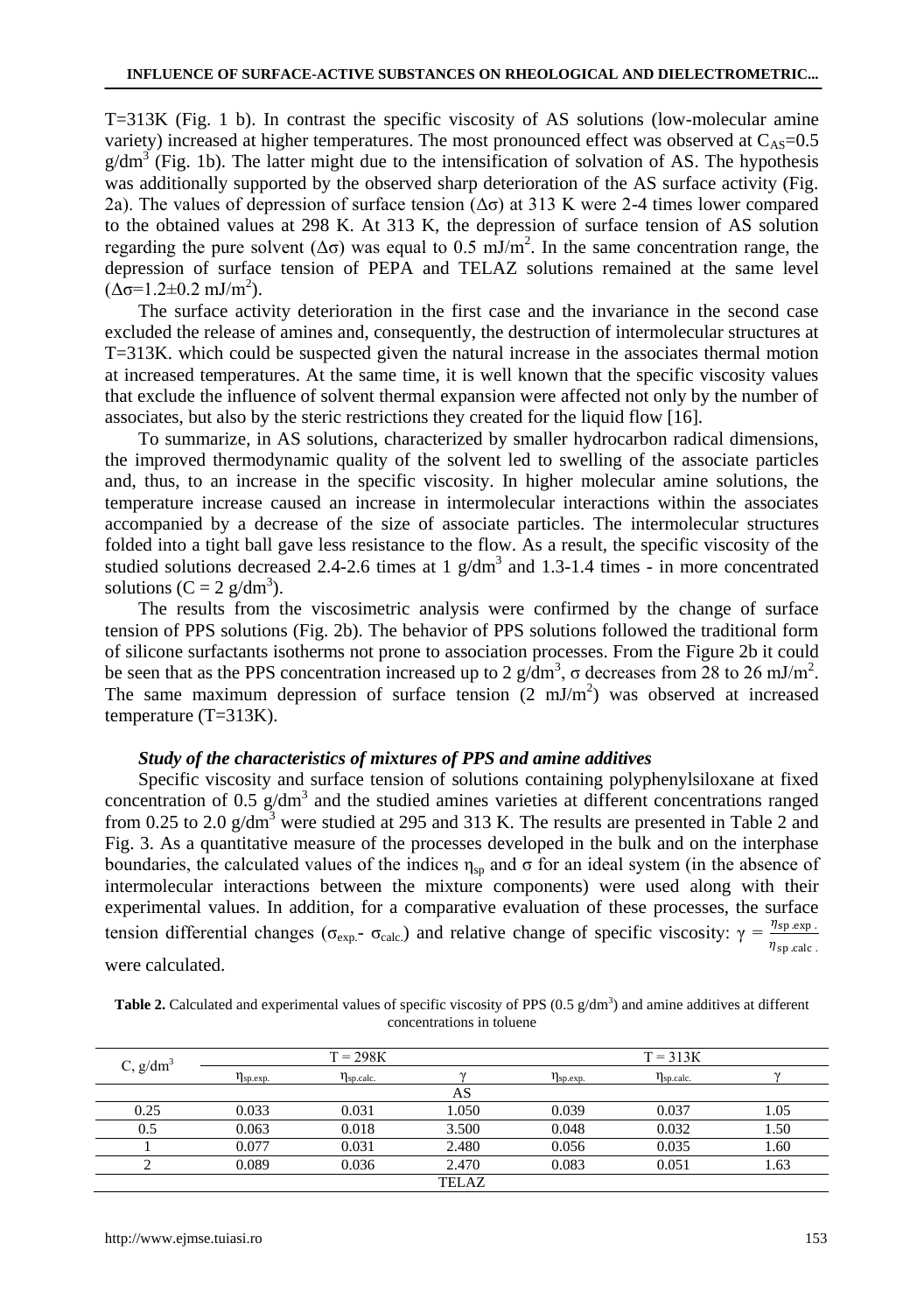Antonina DYURYAGINA et al.

| C, g/dm <sup>3</sup> |                       | $T = 298K$        |             |                       | $T = 313K$        |      |
|----------------------|-----------------------|-------------------|-------------|-----------------------|-------------------|------|
|                      | $\eta_{\rm sp. exp.}$ | $\eta_{sp,calc.}$ |             | $\eta_{\rm sp. exp.}$ | $\eta_{sp,calc.}$ |      |
| 0.25                 | 0.092                 | 0.090             | 1.020       | 0.089                 | 0.067             | 1.33 |
| 0.5                  | 0.078                 | 0.066             | 1.180       | 0.073                 | 0.046             | 1.59 |
|                      | 0.089                 | 0.100             | 0.890       | 0.112                 | 0.074             | 1.51 |
|                      | 0.107                 | 0.124             | 0.860       | 0.131                 | 0.104             | 1.86 |
|                      |                       |                   | <b>PEPA</b> |                       |                   |      |
| 0.25                 | 0.078                 | 0.090             | 0.870       | 0.092                 | 0.090             | 1.02 |
| 0.5                  | 0.102                 | 0.118             | 0.860       | 0.078                 | 0.066             | 1.18 |
|                      | 0.121                 | 0.157             | 0.770       | 0.089                 | 0.100             | 0.89 |
|                      | 0.140                 | 0.187             | 0.770       | 0.107                 | 0.124             | 0.86 |

The data obtained (Table 2) showed that in the studied concentration range, there were deviations from the ideal system due to an association of molecules of amino derivatives with PPS macromolecules. The most pronounced change in the specific viscosity (by a factor of 3.5) was observed in solutions of AS at C = 0.5 g/dm<sup>3</sup> and T=298 K. Hence, the development of heteroassociation processes in solutions of a low molecular mass amines was much more intensive compared to other studied amines. The formation of intermolecular structures was confirmed by an increase in the cohesive interaction strengths in AS solutions and a shift of the surface activity maximum to the region of lower concentrations (Fig. 3a).



**Fig. 3.** Experimental (solid lines) and calculated (dashed lines) dependence of the surface tension of polyphenylsiloxane solutions (C=0.5 g/dm<sup>3</sup>) on the concentration of amine-containing surfactants: (a) AS; (b) PPS; (c) TELAZ at different temperatures (1) 298 K and (2) 313 K

As can be seen from the data presented on Fig. 3, in a narrow range of surfactants' concentrations (C≤0.25 g/dm<sup>3</sup>), a negative deviation of the surface tension (-0.5 mJ/m<sup>2</sup>) from the ideal system behavior was observed. Hence, in the absence of intermolecular interactions in the solution ( $\gamma$ =1.05) a synergism was observed in the surface properties of the binary mixture. Outside this interval, a positive deviation of the surface tension experimental values from the additive contribution of the two components (PPS and AS) was noted. The maximum intensification of heteroassociation processes at C=0.5 g/dm<sup>3</sup> ( $\gamma$  = 3.5) corresponded to the maximum increase in  $\sigma$  ( $\Delta \sigma$ =+1.03 mJ/m<sup>2</sup>), due to the decrease in unbound amines. Stabilization of the structure formation processes ( $\gamma$  =2.47-2.48) at C=1-2 g/dm<sup>3</sup> was consistent with the invariance of the surface tension in this concentration region. The surface tension of the mixtures (27.0 mJ/m<sup>2</sup>) practically coincided with the surface tension of PPS solutions.

The temperature increase (up to  $T=313K$ ) resulted in change in surface tension and a decrease of the values of  $\gamma$  by a factor of 1.5-2. Hence, a quantitative destruction of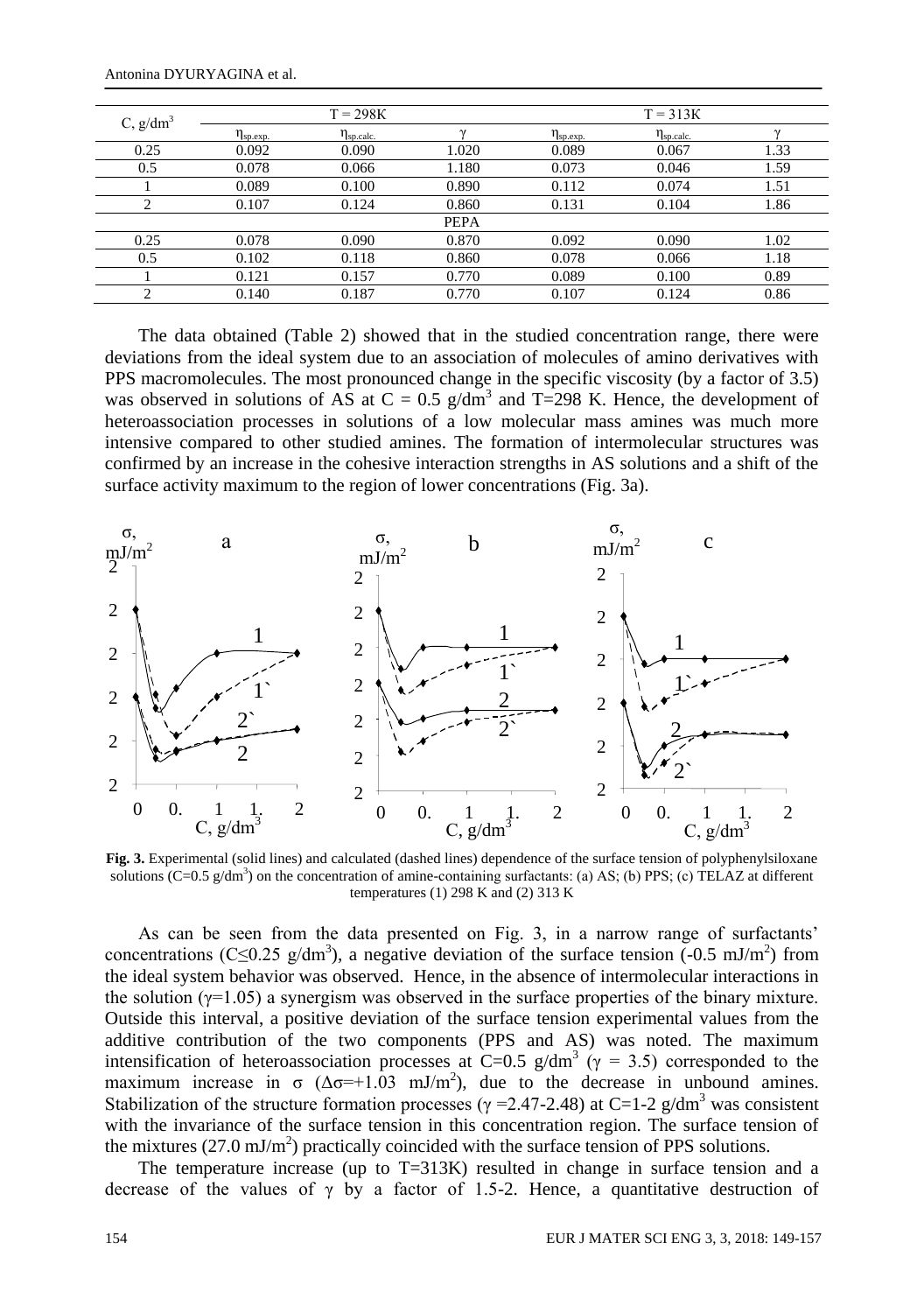heteroassociates, indicated by the additive contribution of PPS macromolecules, and released amines, as a result of breaking bonds, could be supposed.

Based on the significant increase in  $\sigma$  values, a formation of associated structures was not excluded in solutions of higher molecular amines (Fig. 3b, c). In the mixtures containing high molecular amines the association processes and inversion of surface activity developed at lower concentrations compared with AS containing mixtures. If in toluene individual solutions with  $C = 0.25$  g/dm<sup>3</sup>, as it was mentioned above, the TELAZ and PEPA had the greatest surface activity, the opposite effect was observed in the mixtures with PPS.

The stability of the formed heteroassociates and the different trends in the changes of the  $\eta_{\rm sn}$  (γ<1 and γ>1) in solutions with higher molecule amines indicated some differences in the mechanisms of amine association with PPS macromolecules.

Based on the results from dielectrometric measurements presented on Figure 4a, it could be suggested that the amino derivatives, depending on individual characteristics (composition, structure, spatial orientation), underwent two types of over- and intramolecular transformations. The first corresponded to the association of AS molecules with PPS macromolecules, i.e. the formation of kind of surfactant-polymer complexes. AS easily penetrated into the polymer structure and after reaching a critical concentration for association  $(C_{\text{CCA}} > 0.25 \text{g/dm}^3)$ , it was fixed (due to hydrogen and weaker Van-der-Waals forces) along the length of the PPS macromolecule. In this way AS promoted the expansion of PPS molecules and the formation of additional bonds between them. As a result, the chain mobility decreased (Fig. 4a), and the structure strength increased, which reflected the increase in dynamic viscosity (Fig. 4b). Process stabilization at a concentration range of 1-2  $g/dm<sup>3</sup>$  was confirmed by the invariance of the indices ε" and η.

A significantly longer length of the hydrocarbon radical of TELAZ and PEPA would limit their migration in the bulk of the solution, thus creating steric restrictions for this type of heteroassociation. For TELAZ and PEPA, the interaction between each other (monoassociation) was energetically more advantageous with the simultaneous introduction into their composition of PPS macromolecules (mixed micelles). As the PPS macromolecules were included in the association composition, a continuous decrease in the chain mobility and a synchronous increase in the dynamic viscosity (curves 1 and 2 in Fig. 4a, b) were observed.



**Fig. 4.** The concentration effect of amine-containing surfactants on the dipole-segmental coefficient (a) and the dynamic viscosity (b) of polyphenylsiloxane solutions  $(C=0.5g/dm^3)$  at T=298 K

### **Conclusions**

The effect of surfactants on the dielectric and rheological characteristics of polyphenylsiloxane solutions was studied. It has been established that an increase in the content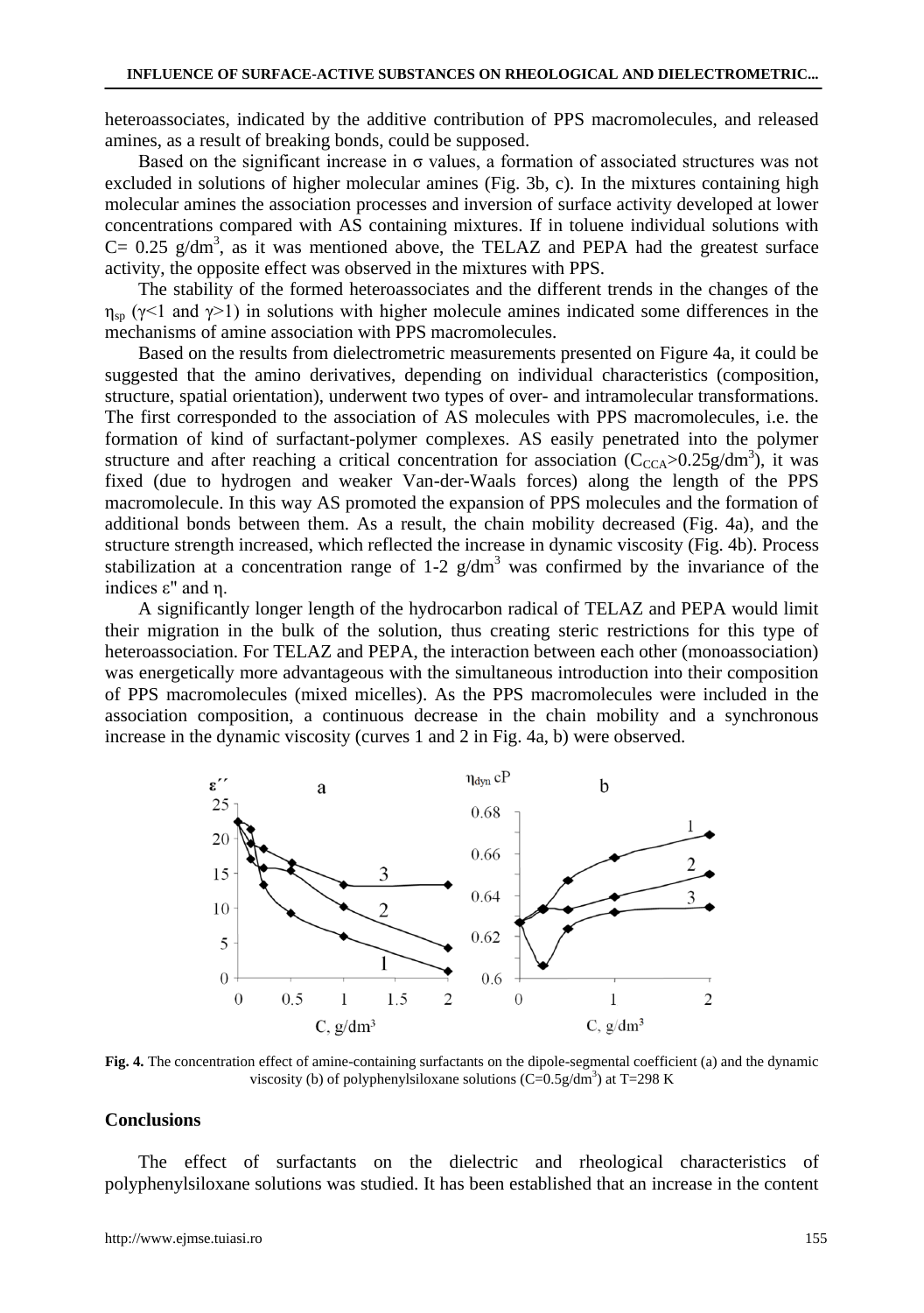of surfactants in PPS solutions led to an increase in the dynamic viscosity and a decrease in the dipole-segmental loss coefficient. The observed result was supposed to be due to the effect of surfactants on the opening of cycles in PPS molecules and the formation of additional bonds between them.

Dynamic viscosity of PPS solutions in the presence of amine-containing surfactants was studied. It was established that the dynamic viscosity of studied mixtures increased with increasing surfactant content in PPS solutions. Depending on the ability to increase the dynamic viscosity of PPS solutions, surfactants could be arranged as follow: AS < TELAZ < PEPA.

The dielectric characteristics (dielectric loss tangent and permittivity) of PPS solutions in the presence of amine-containing surfactants were studied. Based on the results from dielectrometric measurement, it could be supposed that the surfactants promoted structuring PPS solutions due to the effect of amine surfactant on cycles disclosure in PPS molecules and the formation of additional bonds between them.

Thus, the formation of macromolecular structures was observed in all three varieties of amines and was substantially enhanced in concentrated solutions. The processes of heteroassociation reduced the amines surface activity and shifted it into the region of lower concentrations ( $C_{\text{SURF}} \leq 0.5 \text{ g/dm}^3$ )

### **References**

- [1] G.L. Artamonov*, Silicone resins and modifiers for industrial paints and varnishes*, **Paint and varnish materials and their application,** 2009, 2, pp. 32-34 (in Russian).
- [2] Waclaw Brachaczek*, Comparative analysis of organosilicon polymers of varied chemical composition in respect of their application in silicone-coating manufacture*, **Progress on Organic Coatings**, 2014, 77, pp. 609-615.
- [3] V.A.Ogarev and S.L.Selector*, Organosilicon promoters of adhesion and their influence on the corrosion of metals,* **Progress on Organic Coatings**, 1992, 21, pp. 135-187.
- [4] O.Yu. Golubeva, O.S. Domanova and V.L. Ugolkov*, Hybrid nanostructures based on layered silicates and nitrogen-containing organic compounds*, **Journal of General Chemistry**, 2007, 2, pp 246–251 (in Russian).
- [5] A.I. Demchenko, A.N. Polivanov and A.A. Arshinov*,* **Organosilicon coatings. All materials**. Encyclopedia. Reference book 2010, No. 12, pp. 27-33.
- [6] K.N. Bolatbayev, A.N. Dyuryagina and K.A. Ostrovnoy*,* **Composite modification with surface active substances.** – Petropavlovsk.: Publishing House of North-Kazakhstan State University, 2005, p. 184 (in Russian).
- [7] G. Para, A. Hamerska-Dudra, Kazimiera A. Wilk and P. Warszyński*, Surface activity of cationic surfactants, influence of molecular structure*, **Colloids and Surfaces A: Physicochemical and Engineering Aspects,** 2010, 365, pp. 215-221.
- [8] N. Sanatkaran, I. Masalova and A.Ya. Malkin*, Effect of surfactant on interfacial film and stability of highly concentrated emulsions stabilized by various binary surfactant mixtures*, **Colloids and Surfaces A: Physicochemical and Engineering Aspects**, 2014, 461, pp. 85-91.
- [9] F.M. Smehov, *Increase of coatings adhesion strength by regulation of polarity and segmental mobility of film-forming molecules*, **Paint and varnish materials and their application**, Moscow, 1986, 1, pp. 23-25.